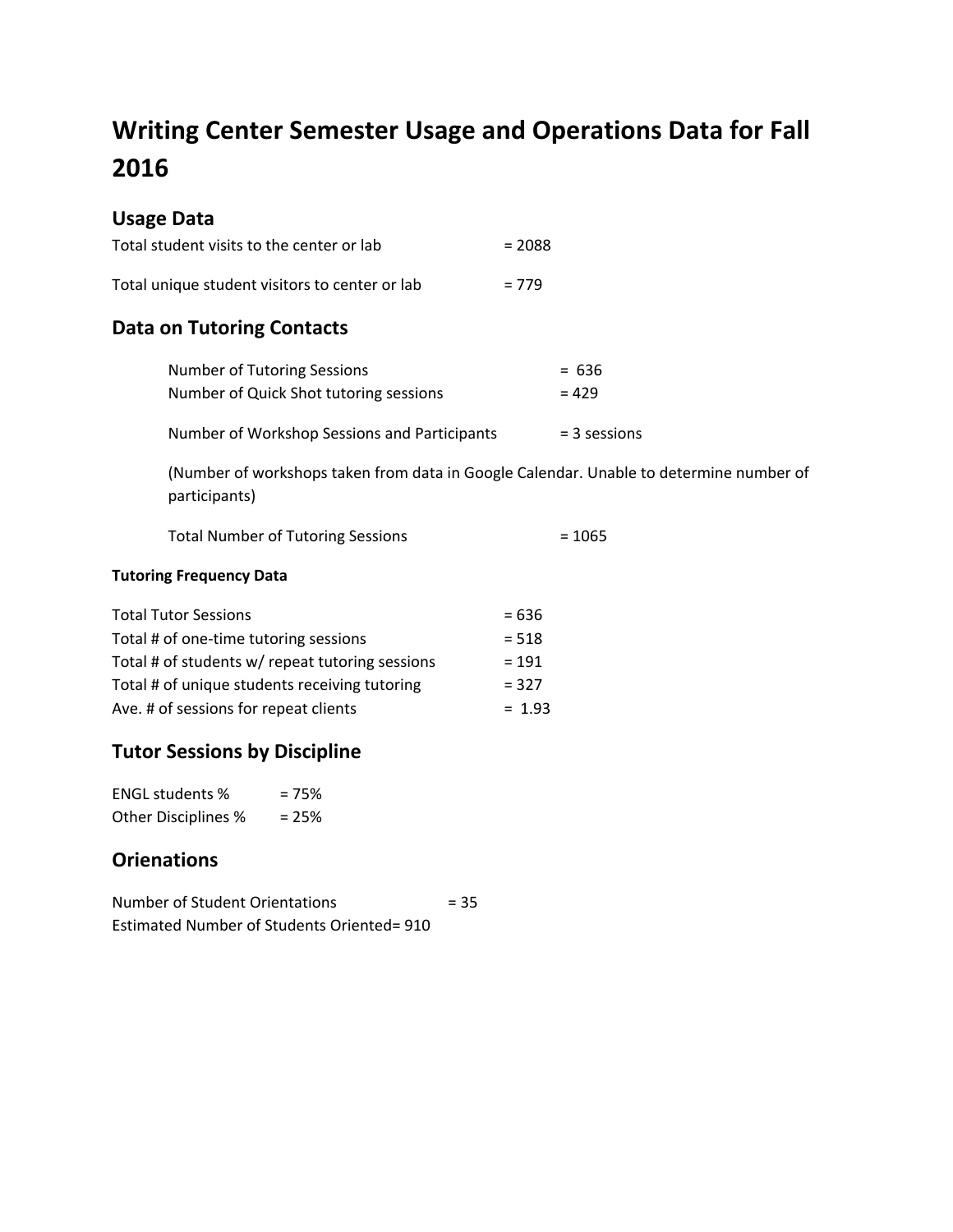## **Required vs Non-Required Tutoring %**

24% Required

76% Non required



#### **Face to face vs Online**

98.89% of sessions were face to face (629 of 636)

1.25% of our sessions were online (8 of 636)

#### **Who do We Tutor**

96.16% students tutored

or 618 of 636 sessions were for students

#### **Tutor Session Feedback from Students**

Scale:  $1 = not helpful to 5 = very helpful$ 

81.91% = 5 very helpful (or 521 of 636)  $13.52\% = 4$  helpful (or 86 of 636)

95.44% rated 4 or above.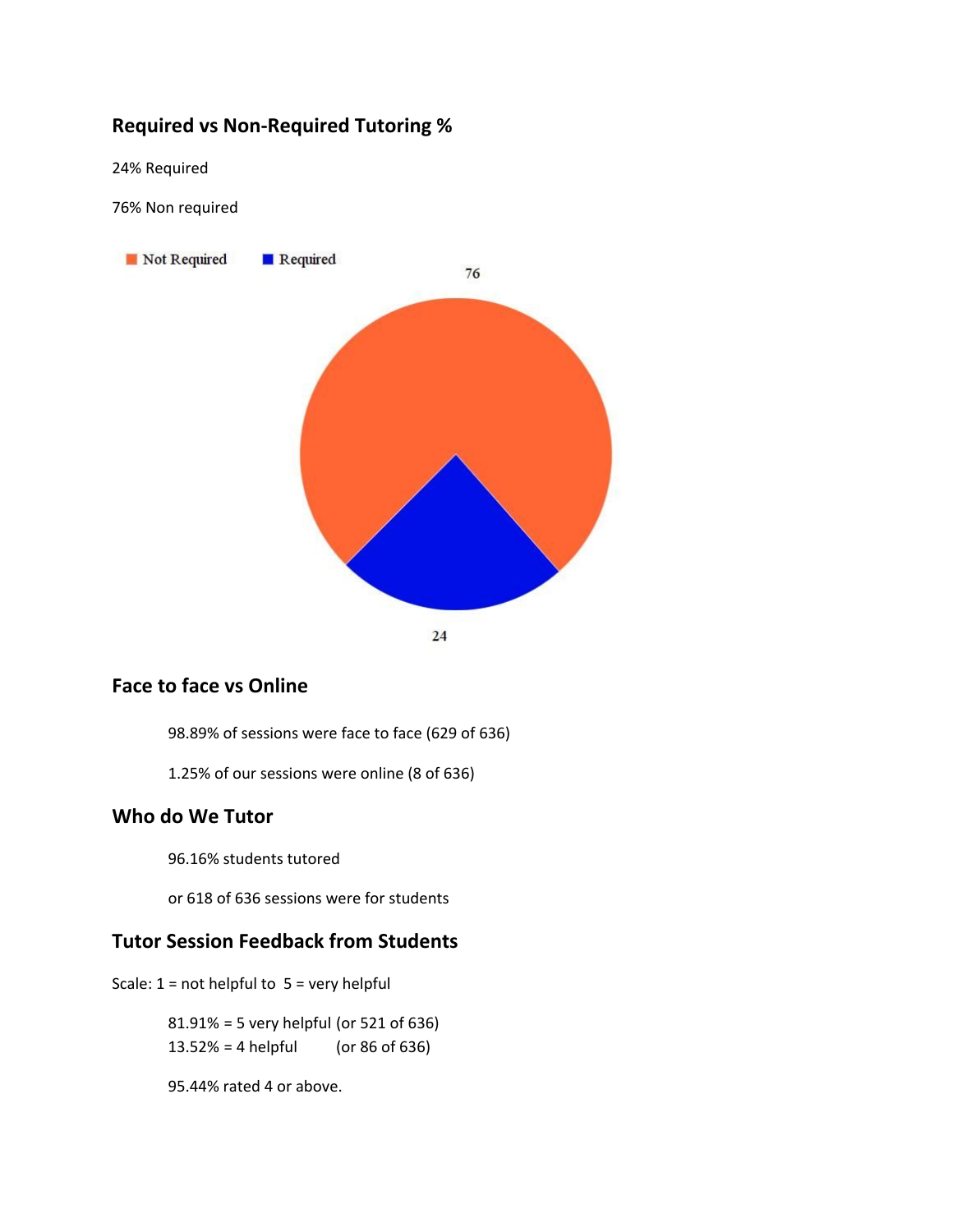#### **Sample of feedback from students**

the session helps me a lot with the use of transitions and coherence of my writing.

The session was very helpful.

It helps me to better understand how to use conjunctions and comas.

I was helpful to me because now I can identify by myself comma splices and run-ons.

It was helpful because I could make my paper more coherent.

This session was very helpful because I can learn how to enhance my grammar skills.

I wouldn't have found the errors in my paper if i didn't say it out loud to a person who knows about writing. When I was concerned about a bit in my papers it was good to have a second opinion on it. it was good to get reasurence in my writing.

Tutoring session was very helpful in understanding and get organized my homework. Thank you.

Ricardo.

very extremely helpful and knowledgable ,feel more confident and ready to write my essay,would defintely comeback for another session,

She was a great tutor and explained everything very clearly. I feel like understand everything better after this tutoring session.

Carlos really helped me organize my thoughts and be able to put them on paper. He explained things well also.

She was very Helpful

Enjoy working with Joanna, very detail and makes it fun.

very helpful, i liked how the tutor helped me put my own ideas on the paper and how he could tell me what was wrong. but by the same time he didn't say how to fix it. he let me fix it by my self and if i didn't understand something he explained me everything well.

helped me a lot, establish my 3 main ideas for my essay

help me organized my text on the paper

very good, she was very helpful and she explained me very well about my mistakes and develop other ideas I had to add to my essay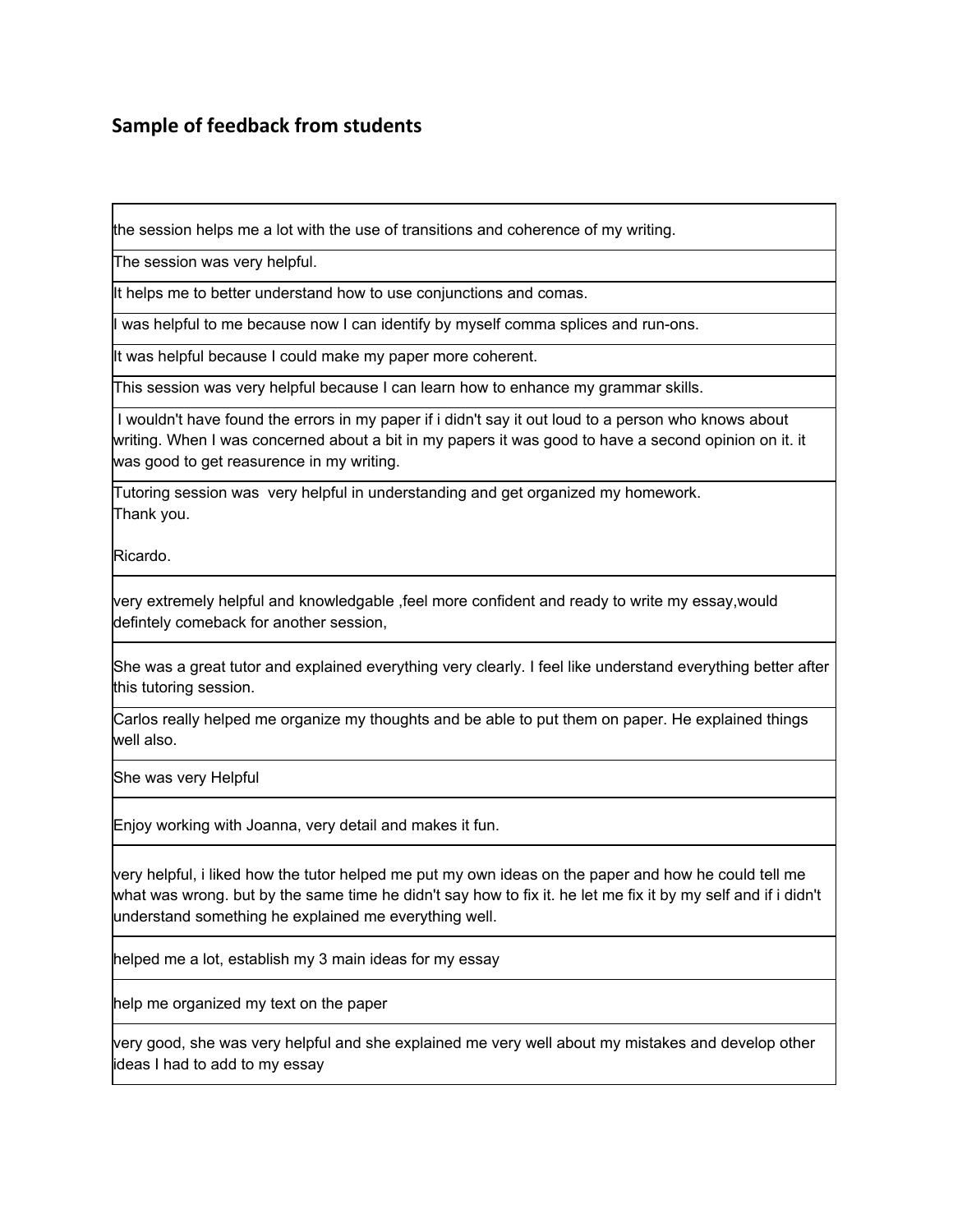very helpful, Sam helped me fixing some grammar issues and helped me eliminate some unnecessary extra material

My Tutor is great, Explained everything in detail and wish to have more like her. I would enjoy to work with her again.

The session was appreciated, and I feel much better about my essay. My anxiety has lessened and I feel more confident in completing my essay.

# **Word cloud of ALL student feedback on tutoring sessions**



# **Staff Information**

Number of Academic Specialists: 1 Number of Hourly Tutors: 12 Number of Work Study Tutors: 4

| Name            | <b>Status</b> | <b>CRLA Level</b> |
|-----------------|---------------|-------------------|
| AJ Arellano     | Tutor         | Lvl <sub>1</sub>  |
| Yessenia Arroyo | Tutor         | Lvl <sub>1</sub>  |
| Amber Auclair   | Tutor         | Lvl <sub>1</sub>  |